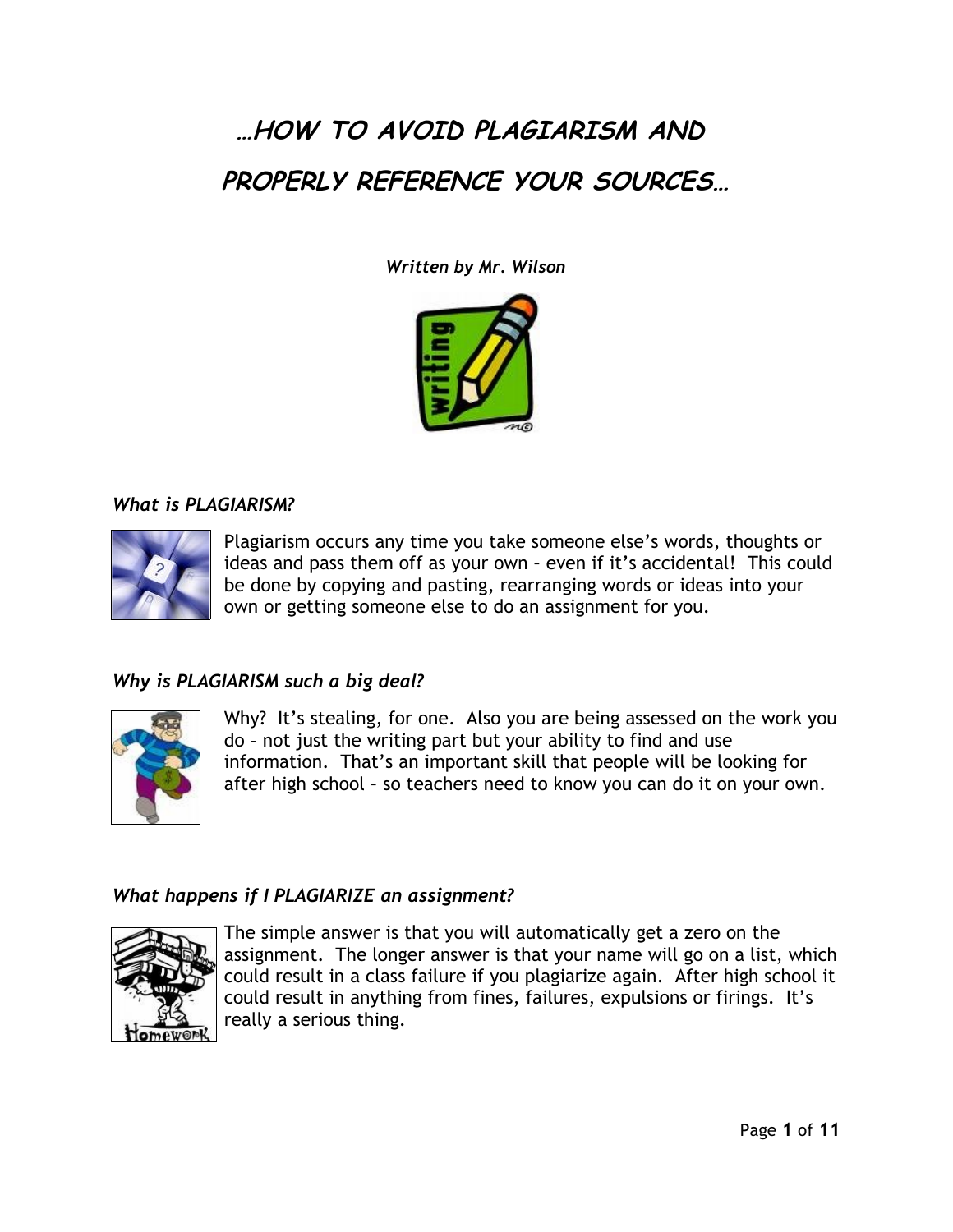## *How can I avoid PLAGIARISM?*

Since plagiarism can occur in different ways you need to know some different things:

- **Don't** do someone else's work for them and don't get someone else to do your work. If you're caught the consequences will be serious, (and teachers are pretty good at catching people; we know your writing style!)
- **Don't** copy and paste from the Internet, books, magazines or any other source without **properly giving credit** to the original author
- **Don't** take someone else's ideas or words and change them into your own sentences or thoughts. This is called **paraphrasing** and credit still needs to be given to the original author.
- **Do** get familiar with the correct ways of using another person's ideas and giving them credit for their work.
- **Do** familiarize yourself with the Geraldton Composite High School Plagiarism Policy.
- **Do** ask for help if you're not sure about something **before** you hand in a final copy. Once the final copy is in, that's it

# *REFERENCING (CITING) OTHER PEOPLE'S WORK*

This all depends on the stuff you're using in your own work and it also depends on the expectations of your teacher. Some classes have some pretty serious expectations, (for example, a senior University English course will follow strict expectations) while other classes, (a Grade 10 Geography class, for example) might have completely different expectations. Make sure you ask your teacher.

At the very least, you'll probably be something like this: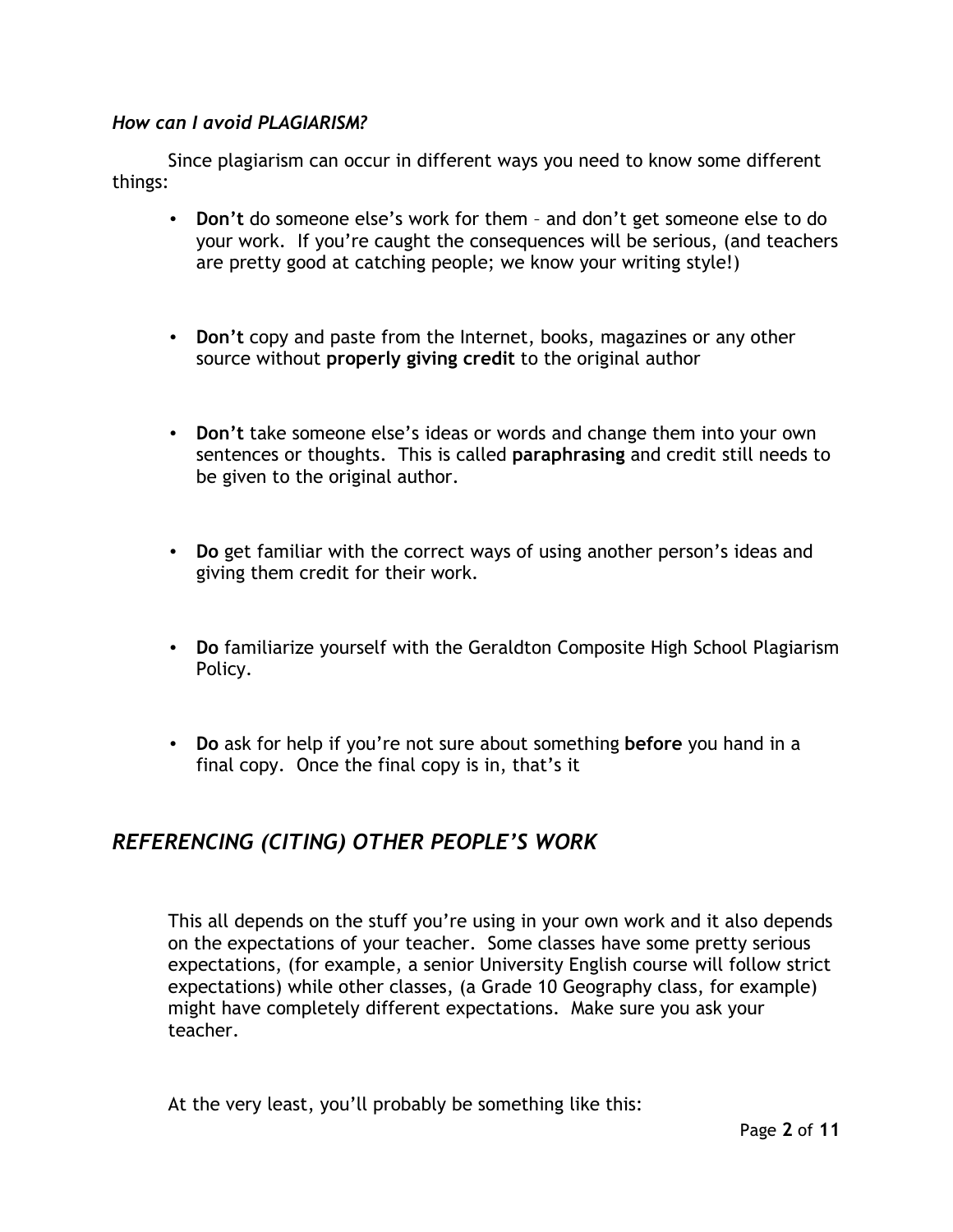### **1. QUOTES AND PARAPHRASING…**

If you plan on using quotes make sure you follow the correct format. Check out these paragraphs for sample ideas:

### **DIRECT QUOTES…**

*There are many different reasons why high school students need to improve their English skills. Stephen King once wrote "the most important skill is an attention to detail because it helps you avoid making simple mistakes and that is a major problem in the work of most writers" (King 53). His words are important because they show that practicing makes for a better writer.*

Wow, that was a great paragraph. Notice the *quotations marks*, the *author's name in parenthesis* and how the quote flows into the paragraph. Now check out all of the ways this can be done incorrectly.

#### **PARAPHRASING…**

*There are many different reasons why high school students need to improve their English skills. One would be to pay attention to detail because it helps you avoid making simple mistakes and that is a major problem in the work of most writers. Practicing these skills will make for a better writer.*

**STOP THE PRESSES!** The above paragraph basically copies Stephen King's words right from wherever they were found! This is definitely plagiarism. But so is this:

*There are many different reasons why high school students need to improve their English skills. Paying attention to detail – a way to avoid simple mistakes - is important because this is a problem that many writers face so it is an important skill. Practicing these skills will make for a better writer.*

**STOP THE PRESSES AGAIN!** This paragraph uses something called **paraphrasing**, which means the main idea from someone else is still used, but in different (or less) words. But the idea still belongs to Stephen King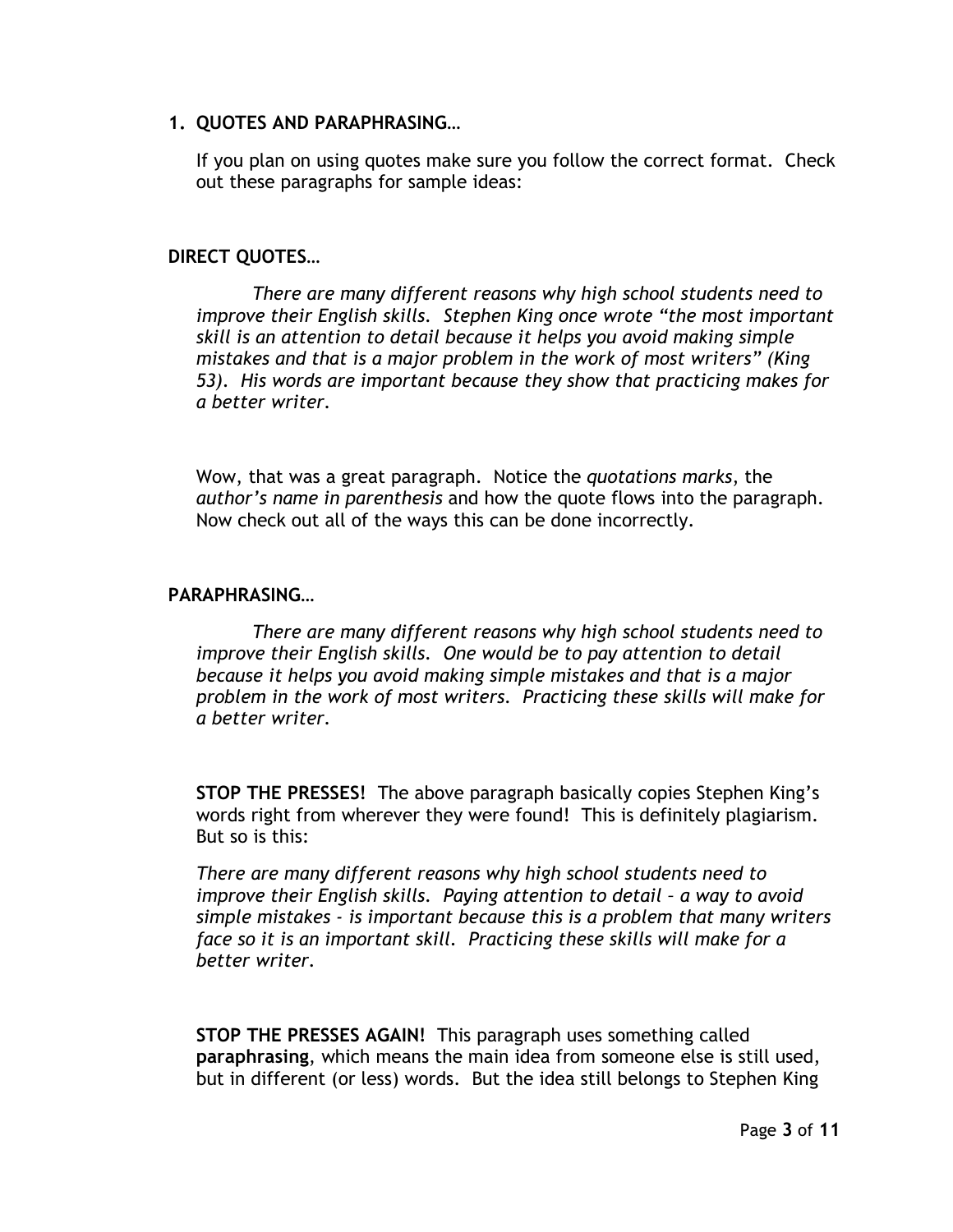so he should get the credit for this idea. Here's the **right way** to paraphrase:

*There are many different reasons why high school students need to improve their English skills. Paying attention to detail – a way to avoid simple mistakes - is important because this is a problem that many writers face (King 53). Practicing these skills will make for a better writer.*

**CHECK IT OUT!** There are no *quotation marks* because there is no direct quote in the above paragraph. But since the main idea from an original quote is still there, we need to include the original author's name in brackets. The number represents the page from the book where the quote was found.

# **OTHER INFORMATION ABOUT FORMATTING QUOTES AND SOURCES:**

- → If you are including a *partial* quote, (your quote does not include the beginning or the end of a sentence), use three periods to indicate this fact. For example: Wilson explained, "…school is interesting" in his book.
- $\rightarrow$  Think about the source before using it. Is it reliable? For example, quoting a child's book report is probably not reliable but referring to a university professor's essay on the same book probably is a good idea.

*A NOTE ON WEBSITES:* Generally speaking, websites can be poor sources of information because **anyone** can post **anything** online. Therefore it is extremely important to think about where the information is coming from and whether or not it is reliable, (especially with websites like Wikipedia).

 $\rightarrow$  When using information from someone else make sure that you read the entire work and the quote you use makes sense. For example, if an author writes, "No, I think abortion is something we should consider for women as an author" and you simply quote *this author's opinion of*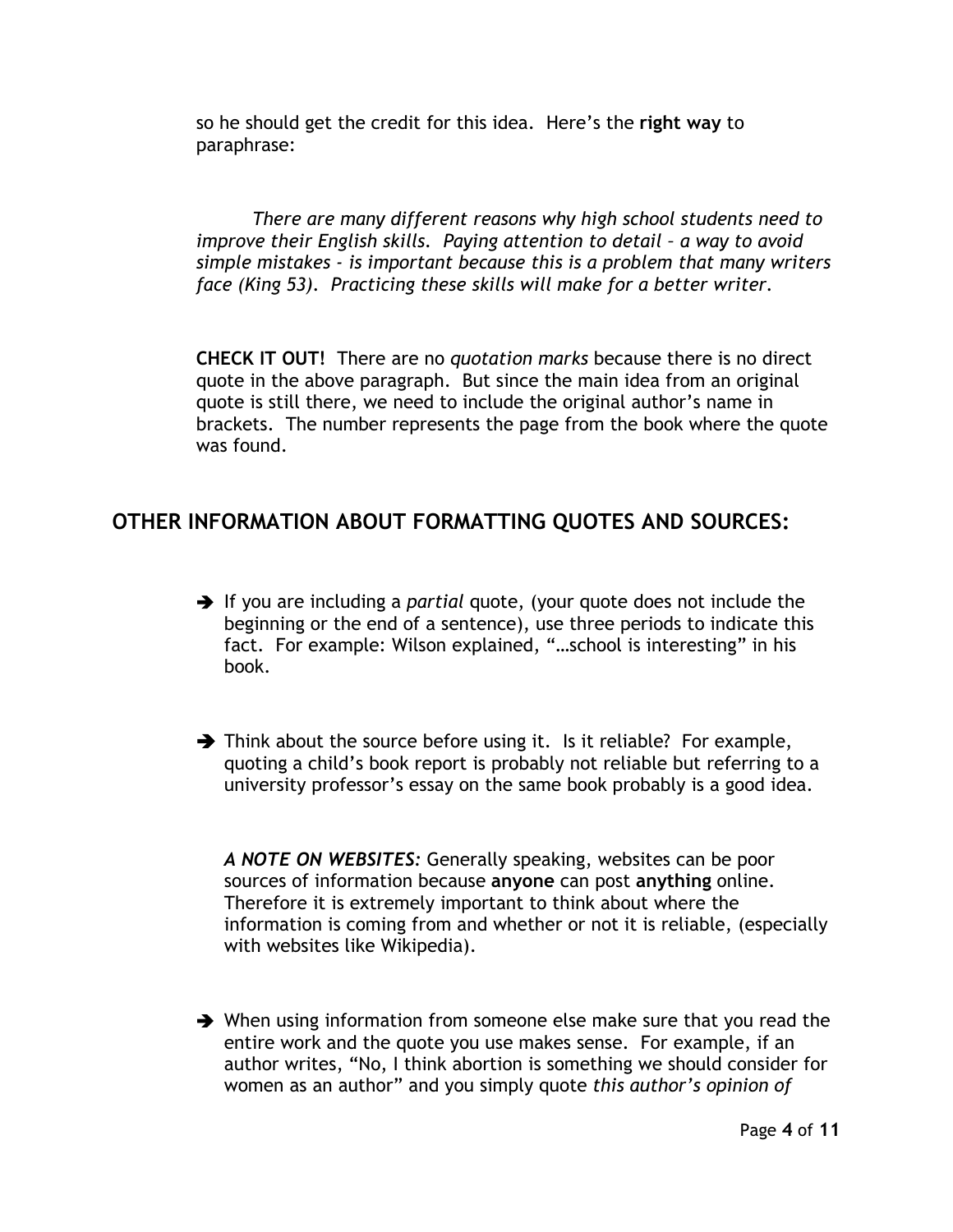*abortions is "no"*, then you have taken the quote completely out of context!

 $\rightarrow$  If your quote is longer than four lines the entire quote is indented and single spaced, without quotation marks. Your own words leading into the quote and following it remain double-spaced normally. A citation appears below the quote. For example:

There are many reasons why writing is important, as Stephen King

identifies in his novel, *Improving Your Writing*. King outlines these

reasons in a clear way for his readers:

Writing is a way to communicate thoughts, emotions and feelings. It is something special, where the person writing is able to become someone else – to experience life from a different perspective and explore their world. They are able to captivate audiences, influence imaginations and explore important questions. (King 101).

King's reasons motivate potential writers to put pen to paper and write.

His words are intended to excite writers and remind them of writer's

purpose.

# **CORRECTLY REFERENCING OTHER PEOPLE'S IDEAS…**

Now that you know how to give credit to someone else you need to learn the correct format for putting that credit into your document. There are *many* different ways of doing this depending on the source, (book, Internet, TV show, etc.) and the style requested by the teacher, (APA, MLA, etc.). But here are some general rules:

*There are many different reasons why high school students*

*need to improve their English skills. Stephen King once wrote "the most*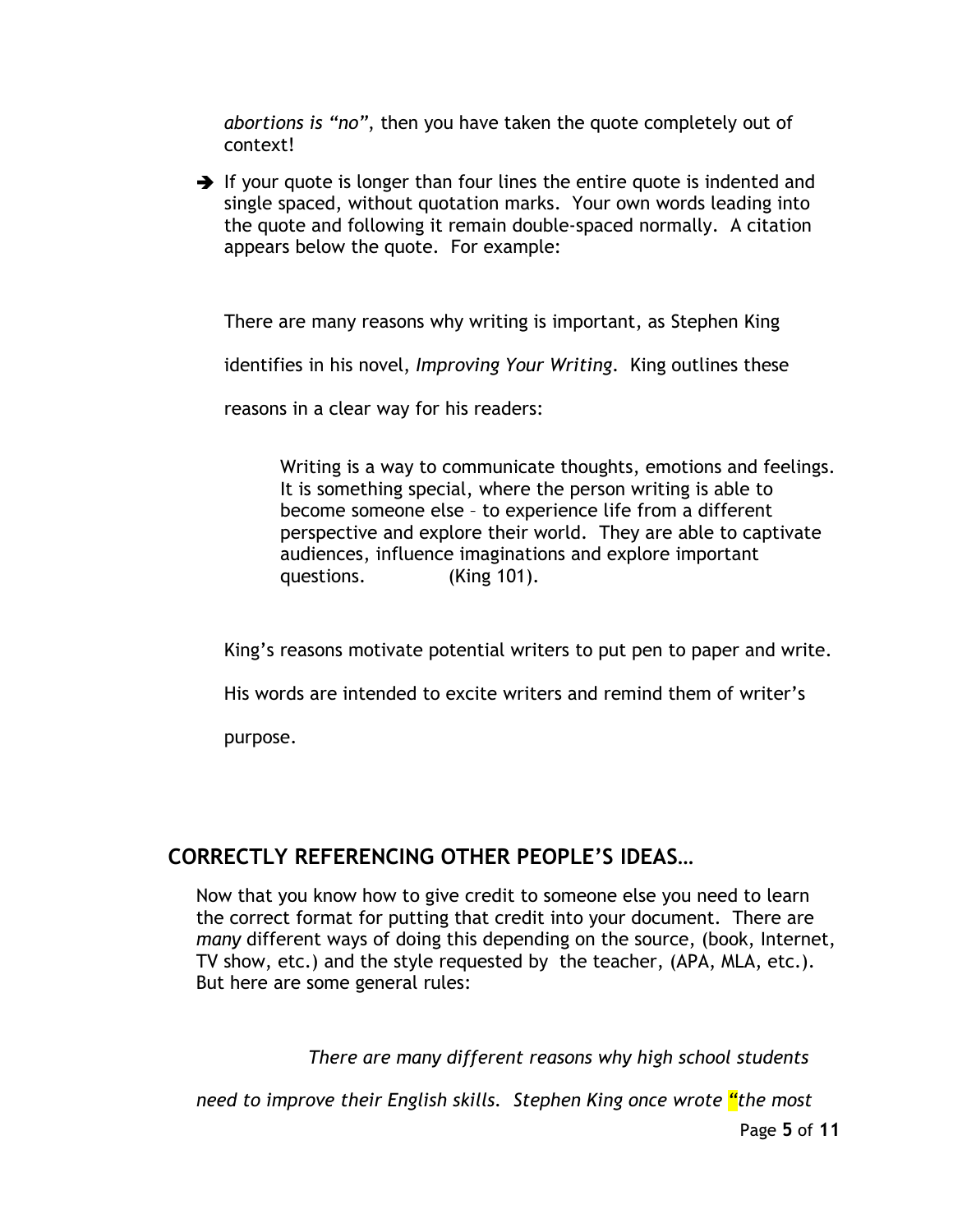*important skill is an attention to detail because it helps you avoid making*

*simple mistakes and that is a major problem in the work of most writers"*

*(King 53). His words are important because they show that practicing*

*makes for a better writer.*

 $\rightarrow$ Ouotation Marks: Used to show that information came from someone else

 $\rightarrow$  Author and Page Number: Used to show where information is from. This is linked to a bibliography or works cited page at the end of the document. There are different ways of doing this so ask your teacher how to do it correctly!

After you've written your document and included all of the quotations, references and stuff like that you'll need to create a bibliography or works cited section, (See **Step 4**). This information is a list of sources for the information you used in your document that is not your own. The format of the bibliography will depend on the source. Check out the end of this document for some samples.

# **WHAT DOESN'T NEED TO BE REFERENCED AS A SOURCE?**

Good question. Basically anything that is common knowledge, (i.e. the sun is at the centre of the universe, World War II was from 1939-1945, etc.) does not need to be referenced.

Anything information or facts that someone could disagree with or dispute *should* be sourced, though.

# **CREATING THE WORKS CITED PAGE:**

The works cited page appears at the end of the essay on a separate page to list all of the sources you have used **within** your essay, (through quotes and paraphrasing) so readers can verify information and credit can be given to the original author. This page is titled Works Cited, which appears at the top and centre of the page.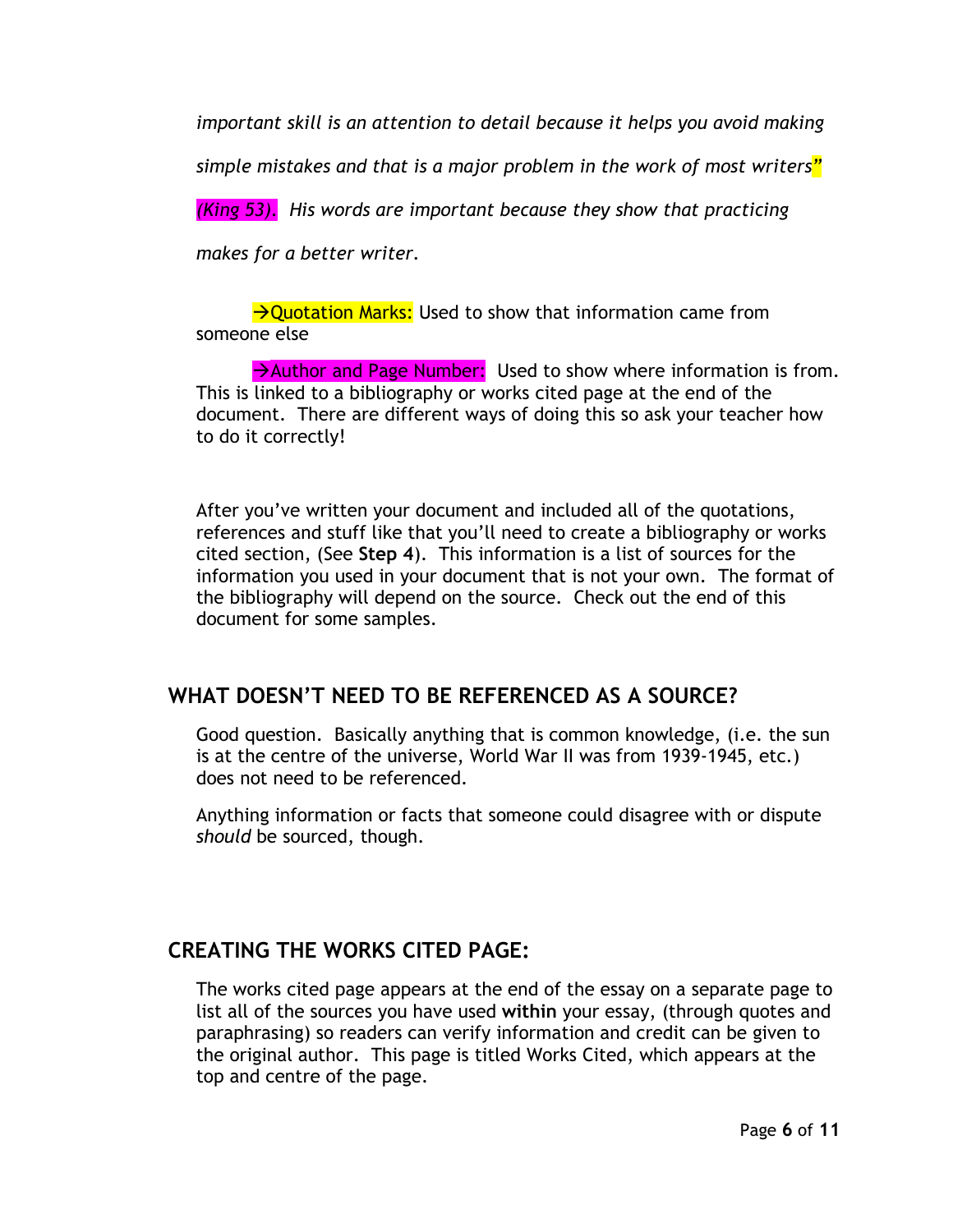The format of quotes and/or paraphrasing within the essay, (like in the earlier Stephen King example), includes an author and page reference such as (King 53). This information is matched to the works cited page.

Information in the works cited page is listed alphabetically by author's last name so the reader would look for this information:

King, Stephen. *How to Write*. New York: Bantam, 2004.

This tells the reader than any quotes or paraphrasing connected to the author King comes from this source.

# **SOME THINGS TO REMEMBER:**

- $\rightarrow$  Do not number the entries. Simply list them in alphabetical order by author last name.
- $\rightarrow$  Double-space between entries on the Works Cited page but single-space the actual entries

Here are some sample entries, with a few notes:

King, Stephen. *How to Write*. New York: Bantam, 2004.

---. *Nightmares and Dreamscapes – Short Stories of Horror*. New York: Dell, 2001.

In the above example, the essay referenced two books by the same author. So on the Works Cited page his name is listed fully for the first book, (whichever comes first alphabetically) and then three dashes, (---), are used to show the same author.

Within the essay, simply using (King #) will not work because there is more than one of King's books being used. Therefore, after each quote a short reference to the title must be included to prevent any confusion. For example:

"Writing is awesome" (King *How to Write* 51).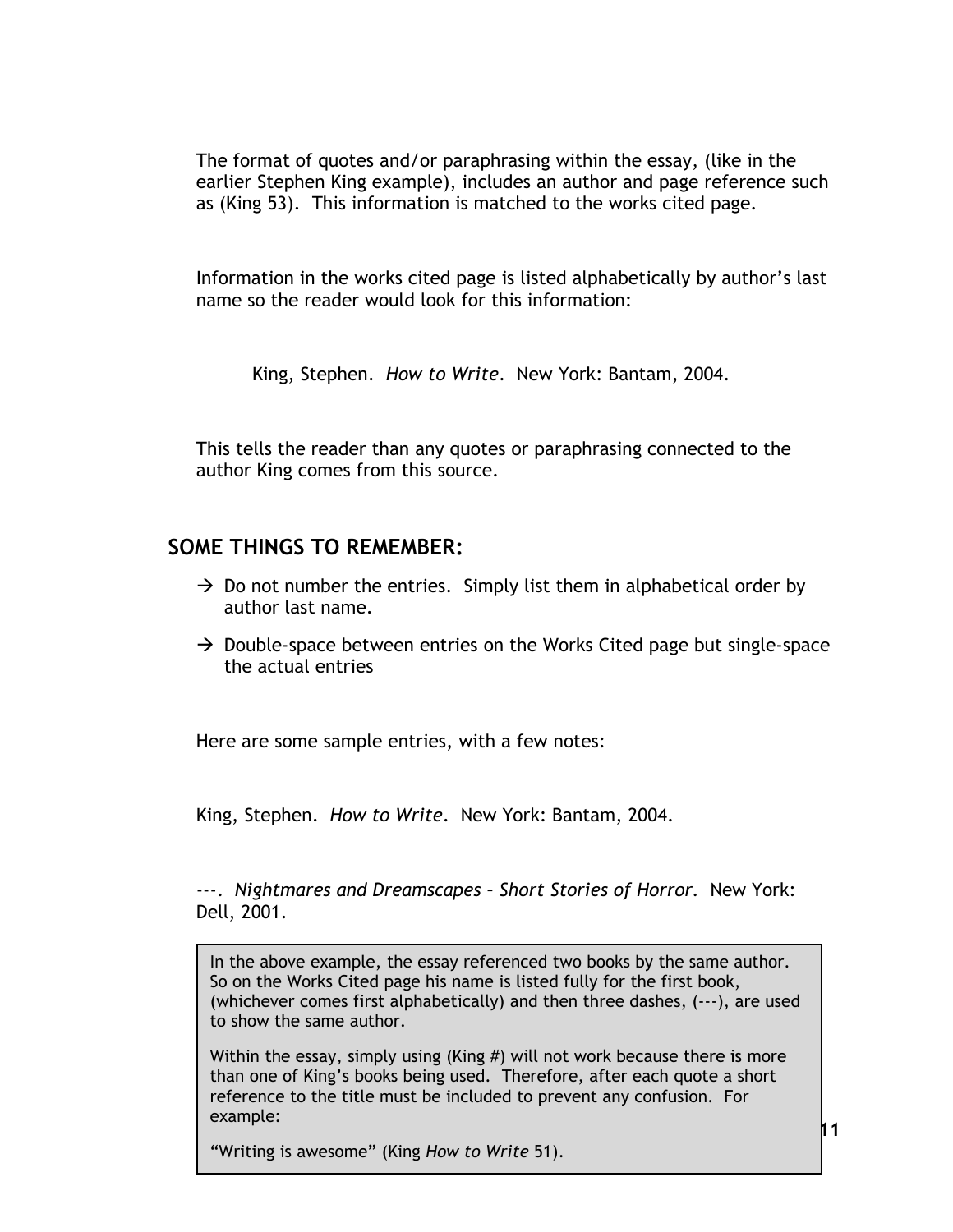# **A SAMPLE WORKS CITED PAGE: (WITH NOTES ABOVE EACH CITATION)**

### WORKS CITED

#### This refers to a regular book:

Barber, Ann. *A Study of Stephen King*. New York: Random House, 1997.

This refers to an article in a magazine. Notice that it takes two lines on the page. These lines are single-spaced and the second line is INDENTED two spaces.

Coulter, John. "Stephen King: Horror Strikes Again" in *Time*. 16 Feb 2004: 81- 83.

This is for a website story without an author. If an author is found it would be included at the beginning of the citation. Notice that again the reference takes two lines. Everything within the reference is single-spaced but all lines after the first are indented.

CNN.com. "An Hour With Stephen King". 28 Aug 2008. CNN News Online. Accessed 30 Sep 2008. [www.cnn.com/entertainment/books/king.html](http://www.cnn.com/entertainment/books/king.html)

The following two examples reference two books by the same author. The same author  $\mathcal{L}_{\mathcal{A}}$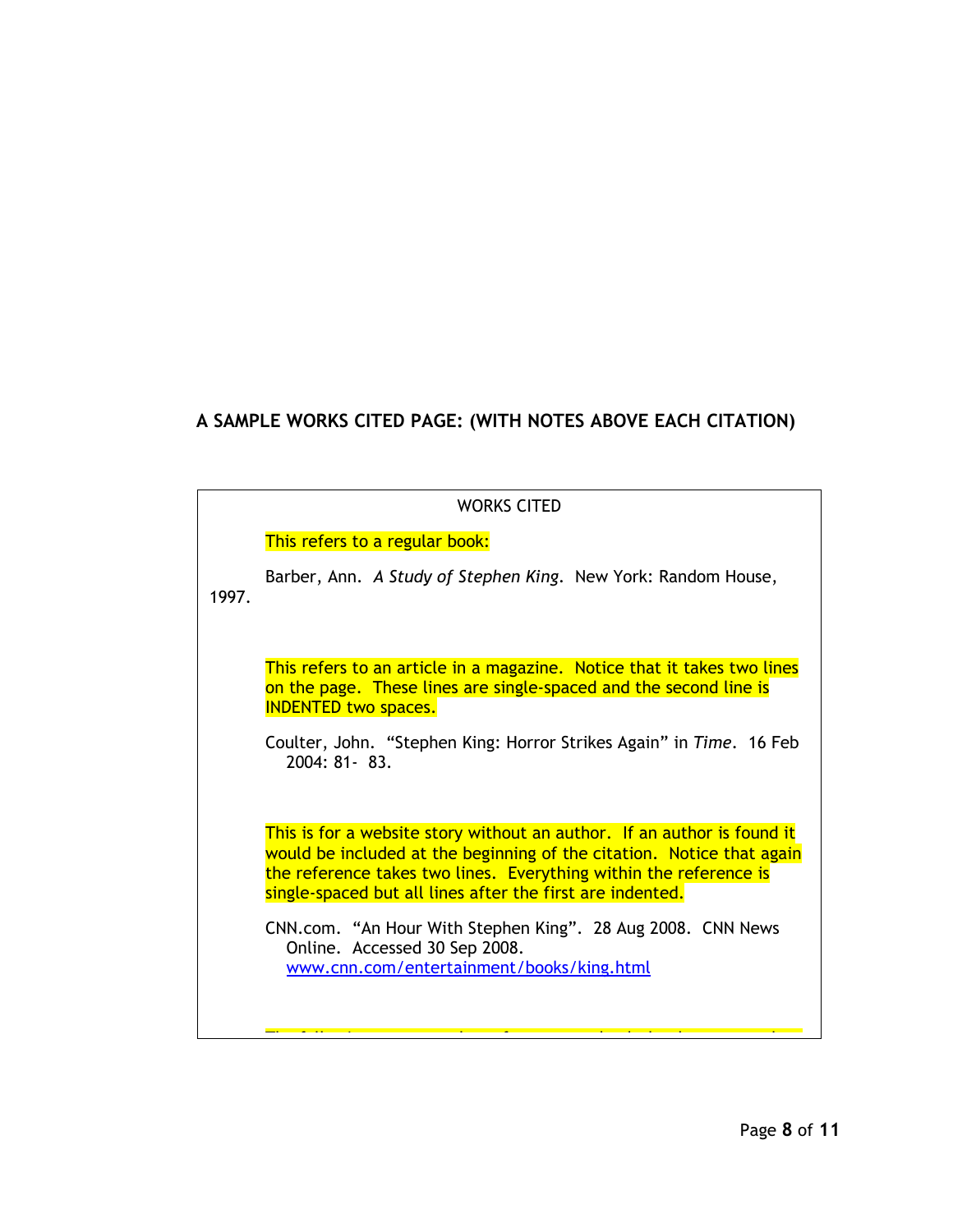# *SAMPLES OF DIFFERENT WAYS TO SOURCE STUFF…*

#### **BOOKS**

**By a single author**

Moran, Theodore H. *Beyond Sweatshops: Foreign Direct Investment and Globalization in Developing Countries.* Washington, D.C.: Brookings, 2002.

#### **Two authors**

Christianse, John B., and Irene W. Leigh. Cochlear Implants *in Children: Ethics and Choices.* Washington, D.C.: Gallaudet UP, 2002.

#### **Collection produced by an editor (like textbooks full of works by multiple authors)**

Guernsey, Otis L., Jr., and Jeffrey Sweet, eds. *The Burns Mantle Theater Yearbook of 1989-90.* New York: Applause, 1990.

**NOTE: After the editor's names, the abbreviations** *eds. (or "ed." If only one)* **is included to show that the content of the book was edited, but not written by, these people.**

#### **Essay or Chapter within a collection**

Sweeney, John J., "The New Internationalism." Broad, Robin, ed. *Global Backlash: Citizen Initiatives in a Just World Economy.* Lanham, MD: Rowman & Littlefield, 2002.

#### **Online reference database**

"African Art." *World History: the Modern Era.* ABC-CLIO Schools Subscriptions Web Sites. Seattle Central Community College Lib. 24 Feb. 2003 .

#### **PERIODICAL ARTICLES**

Journal citations should include the volume and issue number, and the publication year.

For magazine and newspapers, omit the volume and issue number and include the complete date.

For full text articles from electronic databases, add the database title and publisher, library through which you gained access, date of access, and URL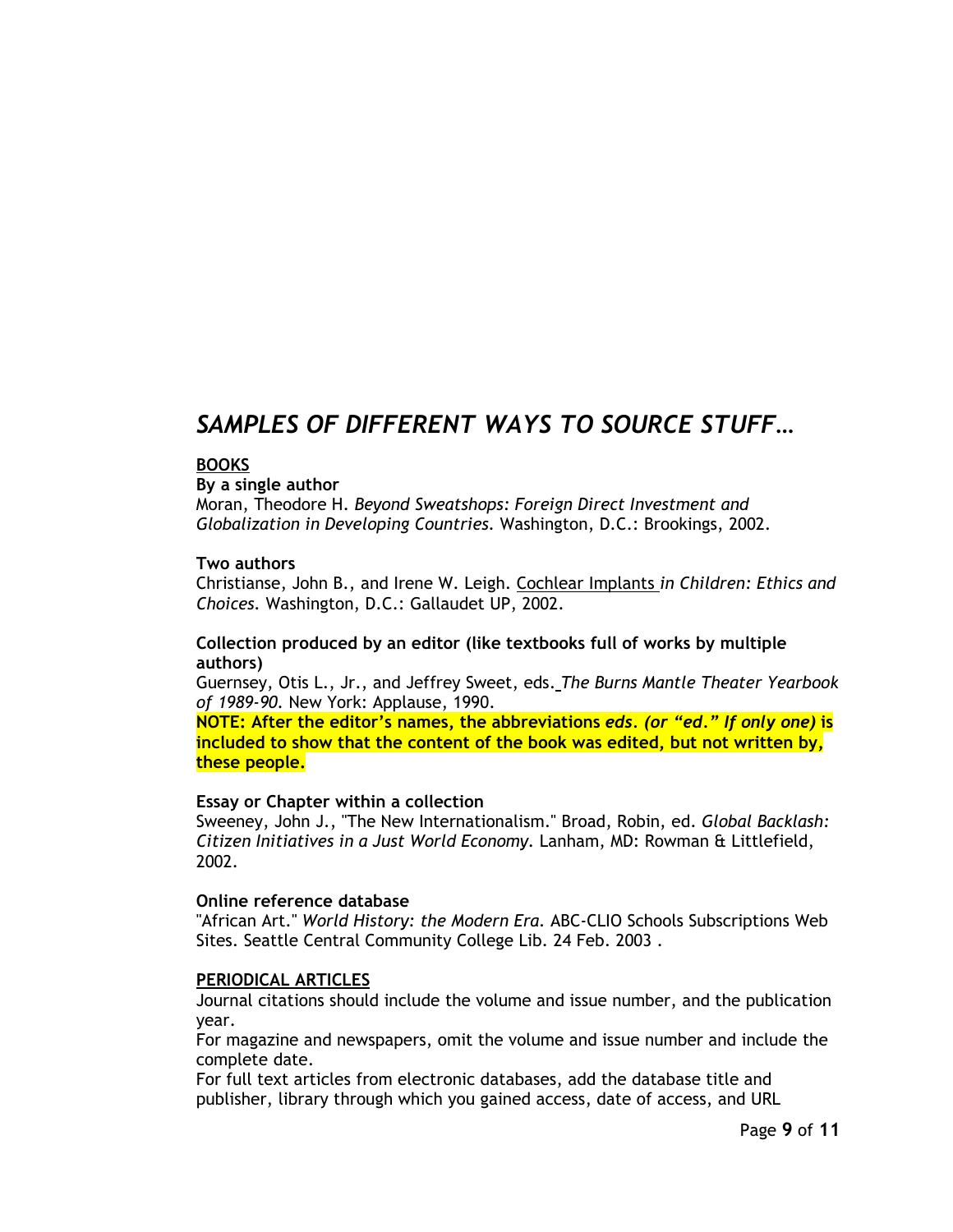#### **Articles in weekly publications**

Ryback, Timothy W. "Letter from Salzburg." *New Yorker* 30 Dec. 1991: 62-75.

#### **Articles in monthly publications**

Alford, Jeffrey. "Ap Nam? Kin Khao? Feeling at Home in Thai Kitchens." *Eating Well* Jan. - Feb. 1992: 44-55.

#### **Newspaper Articles**

Miller, David. "Tightening the Belt." *Seattle Times* 5 Jan. 1992: A1.

#### **Web Site (No Author)**

Geology Review. "A Study of Volcanic Rock". 23 Oct. 2000. Dept. of Science, Howard U. 3 March 2003. www.howard.edu/science/geology/volcanic\_rock

#### **Website (Author Provided)**

Jones, Trevor. "Rock and Roll: A History". 26 Apr. 2007. *Rolling Stone Online*. 2 Nov 2008. www.rollingstone.com/0407/rockhistory/

#### **Personal Web Page**

Hull, Joe. *Geology, Environmental Science, Earth Science.* Accessed: 3 March 2003 .

#### **Government Site**

United States. Library of Congress. Copyright Office. *Copyright Basics* Sept. 2000. 3 March 2003 .

#### **OTHER SOURCES:**

#### **Television Show or Movie**

Director's Name. "Name of Television Show/Movie". Studio: Year EX: Bay, Michael. "Bad Boys II". 20<sup>th</sup> Century Fox: 2004.

#### **Personal Interview**

Name. Personal Interview. Date. EX: Wilson, Stephen. Personal Interview. 3 March 2006.

### *OTHER RESOURCES TO CONSULT…*

#### **Purdue University – Online Writing Lab**

<http://owl.english.purdue.edu/owl/resource/557/01/>

 $\rightarrow$  This website is full of useful information including a very good list of other websites with several examples. It is highly recommended.

**Duke University – Writing Assistance**

<http://library.duke.edu/research/citing/>